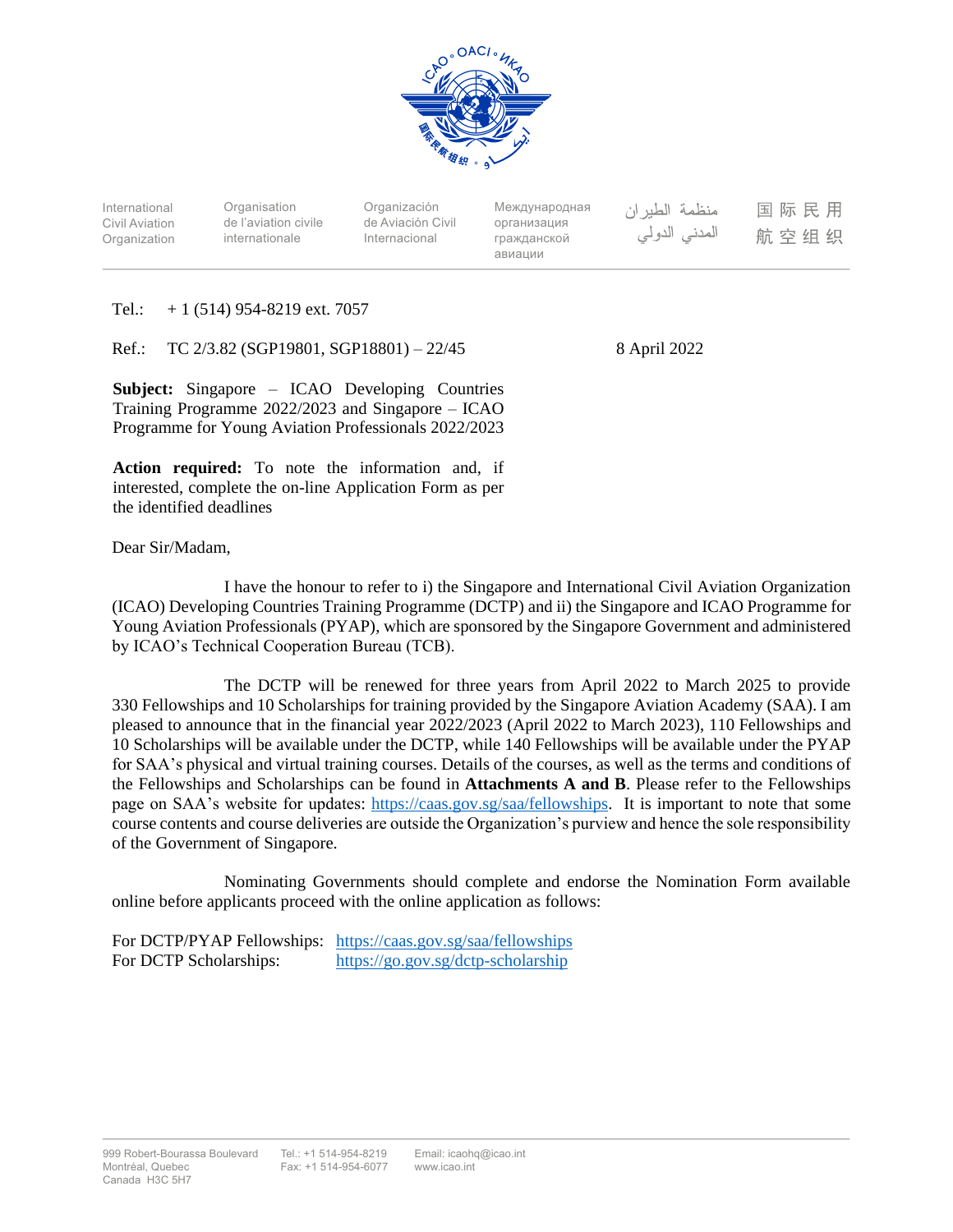Kindly note that States that submit candidates will be informed of the result of the selection approximately two weeks before the commencement of the course.

Accept, Sir/Madam, the assurance of my highest consideration.

Jean Ceeh Sark

Juan Carlos Salazar Secretary General

**Enclosures:** (in English only)

A – Information on Singapore – ICAO Developing Countries Training Programme 2022/2023

B – Information on Singapore – ICAO Programme for Young Aviation Professionals 2022/2023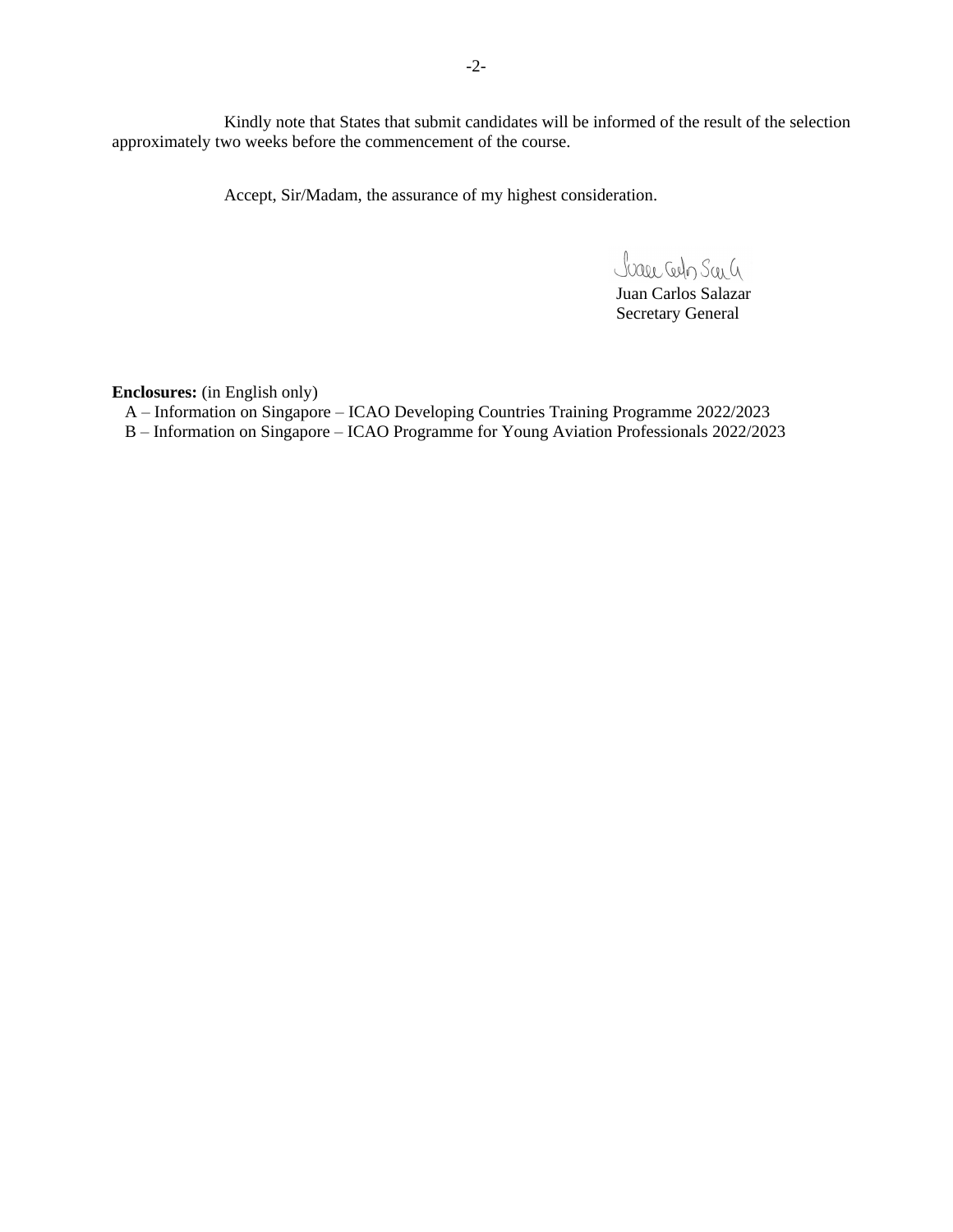Attachment A to State Letter TC 2/3.82 (SGP19801, SGP18801) – 22/45

# **Singapore-ICAO Developing Countries Training Programme 2022/2023**

Singapore and ICAO established the Developing Countries Training Programme (DCTP) in 2001. Sponsored by the Singapore Government and administered by the ICAO Technical Cooperation Bureau, the DCTP has been renewed for another three years (April 2022 to March 2023), It provides 330 Fellowships and 10 Scholarships to government officials from eligible developing ICAO Member States to attend specialised training programmes conducted by the Singapore Aviation Academy (SAA).

# **FELLOWSHIPS**

Details of the courses can be found below. Please note that course dates and details are subject to change. For the latest Fellowship details, please refer to https://www.caas.gov.sg/saa/fellowships.

| S/N            | <b>Course Title</b>                                                                                                                                   | <b>Course Date</b>      | <b>Application</b><br><b>Deadline</b> | Mode*    | <b>Class</b><br><b>Timing</b> |  |
|----------------|-------------------------------------------------------------------------------------------------------------------------------------------------------|-------------------------|---------------------------------------|----------|-------------------------------|--|
|                | <b>Aviation Management</b>                                                                                                                            |                         |                                       |          |                               |  |
| 1              | Aviation Leaders Programme in Public<br>Policy (NUS)                                                                                                  | 5 - 9 Dec 2022          | 17 Oct 22                             | Physical | 0900-1800                     |  |
| $\mathfrak{D}$ | Strategic Airport Management<br>Programme                                                                                                             | 6 - 10 Feb 2023         | 19 Dec 22                             | Physical | 0900-1700                     |  |
| $\overline{3}$ | The Geopolitics of Aviation                                                                                                                           | 13 - 17 Feb 2023        | 9 Jan 23                              | Virtual  | 1500-1900                     |  |
|                | <b>Aviation Safety</b>                                                                                                                                |                         |                                       |          |                               |  |
| $\overline{4}$ | ICAO Training Package: Oversight of<br><b>Aircraft Leasing Operations</b>                                                                             | 6 - 10 Jun 2022         | 2 May 22                              | Virtual  | 1300-1800                     |  |
| 5              | ICAO Training Package: Aviation Data-<br>driven Decision Making                                                                                       | 1 - 5 Aug 2022          | 27-Jun-22                             | Virtual  | 0900-1700                     |  |
| 6              | ICAO Training Package: ICAO<br>Government Safety Inspectors<br>Airworthiness - Air Operator and<br>Approved Maintenance Organisation<br>Certification | 15 Aug - 2 Sep<br>2022  | $11 -$ Jul $-22$                      | Virtual  | 0830-1540                     |  |
| $\tau$         | ICAO Training Package: ICAO<br>Government Safety Inspectors Personnel<br>Licensing                                                                    | 26 Sep - 14 Oct<br>2022 | 22 Aug 22                             | Virtual  | 0900-1720                     |  |
| 8              | ICAO Training Package: ICAO<br>Government Safety Inspectors Operations<br>- Air Operator Certification                                                | 7 - 24 Nov 2022         | 3 Oct 22                              | Virtual  | 0900-1545                     |  |
| 9              | Aircraft Accident Investigation<br>Management                                                                                                         | 20 - 24 Feb 2023        | 16 Jan 23                             | Virtual  | 1300-1830                     |  |
|                | <b>Air Traffic Services</b>                                                                                                                           |                         |                                       |          |                               |  |
| 10             | Safety Audits of Air Traffic Services                                                                                                                 | 13 - 17 Jun 2022        | 25 Apr 22                             | Physical | 0900 -1700                    |  |
| 11             | Search and Rescue Administrators                                                                                                                      | 5 - 16 Sep 2022         | 18 Jul 22                             | Physical | 0900 -1700                    |  |
| 12             | Aeronautical Information Services -<br><b>Aeronautical Information Management</b>                                                                     | 20 - 24 Mar 2023        | 30 Jan 23                             | Physical | 0900 -1700                    |  |

*\* Virtual: conducted via virtual classroom* 

 *Physical: conducted in-person at Singapore Aviation Academy*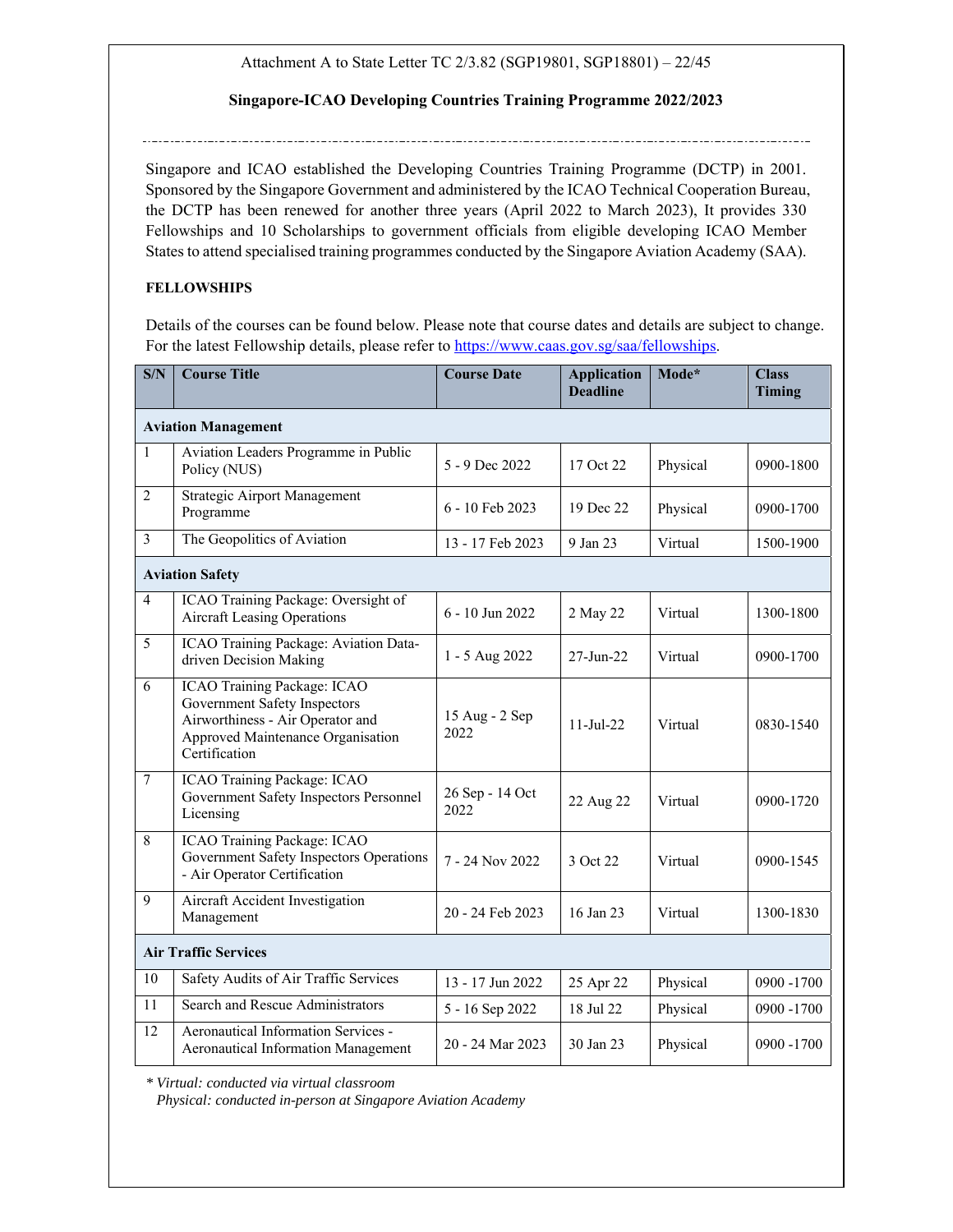#### **Terms of Award**

The Government of Singapore will cover the training fees for participants accepted to the courses (both virtual and physical courses).

The following will also be provided for physical courses:

- Hotel accommodation for the training duration, i.e. one day before course commencement and one day after the course.
- Daily allowance of Sixty Singapore Dollars for the training duration, i.e. from the start of the course up to the last day of the course.

#### **Application Procedures**

Governments should nominate no more than two candidates for each course and indicate which candidate should take priority if more than one is nominated. Nomination Forms, signed and endorsed by the Director-General of Civil Aviation or equivalent, must be completed and submitted as part of the online application by the application deadline. For enquiries, please contact:

#### **SCHOLARSHIPS**

Scholarships are offered for SAA's Diploma in Civil Aviation Management or Diploma in Aviation Safety Management. The Diplomas comprise compulsory and elective courses which must add up to six weeks and are to be completed within three years. Prerequisites for Scholarship applications are:

- Minimum of four years' of working experience in aviation-related sector;
- Must hold a managerial or professional position;
- Must have a diploma or degree or its equivalent;
- Proficiency in English.

#### **Terms of Scholarships**

The Government of Singapore will cover the training fees for participants accepted to the courses (both virtual and physical courses).

The following will also be provided for physical courses:

- Hotel accommodation for the training duration, i.e. one day before course commencement and one day after the course.
- Daily allowance of Sixty Singapore Dollars for the training duration, i.e. from the start of the course up to the last day of the course.

#### **Application Procedures**

Nominating Governments should nominate not more than one candidate for the Scholarship. Scholarship applications should be submitted online at https://go.gov.sg/dctp-scholarship. Nomination Forms, signed and endorsed by the Director-General of Civil Aviation or equivalent, must be completed and submitted as part of the online application.

For enquiries, please contact:

Singapore Aviation Academy Tel: (65) 6540 6233 / 6543 0433 Email: saa@caas.gov.sg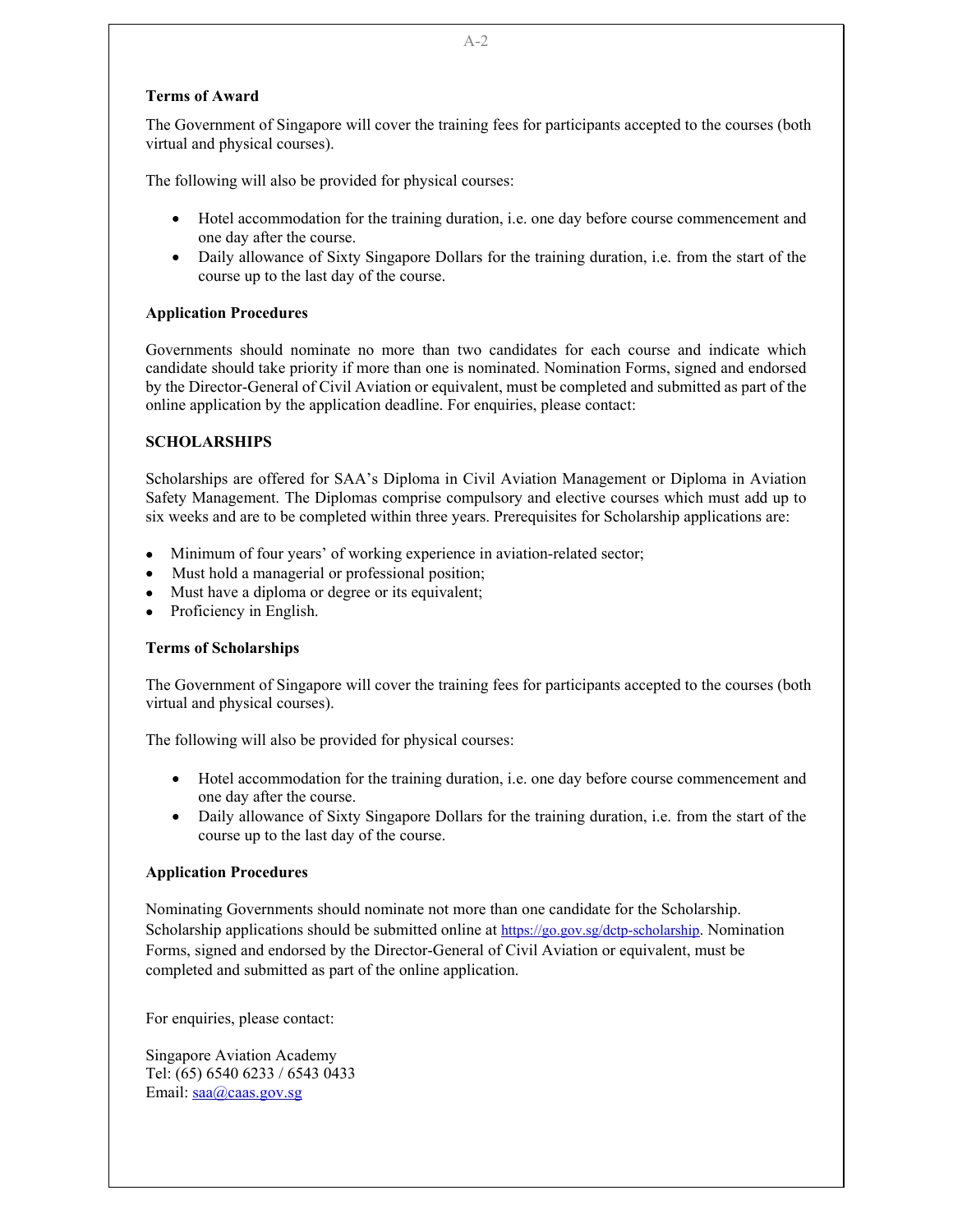## Attachment B to State Letter TC 2/3.82 (SGP19801, SGP18801) – 22/45

#### **Singapore** – **ICAO Programme for Young Aviation Professionals 2022/2023**

To mark the 60th Anniversary of the Singapore Aviation Academy (SAA) and Singapore's 15th year as an ICAO Council Member in 2018, Singapore and ICAO jointly launched a Singapore – ICAO Programme for Young Aviation Professionals (PYAP). The 5-year programme provides 600 Fellowships and 40 Scholarships to government officials (aged 35 and below) from eligible developing ICAO Member States to attend specialised training programmes conducted by SAA. This programme is sponsored by the Singapore Government and administered by the ICAO Technical Cooperation Bureau (TCB). We welcome applications from government officials (aged 35 and below) from eligible developing ICAO Member States.

Details of the courses can be found below. Please note that course dates and details are subject to change. For the latest Fellowship details, please refer to https://www.caas.gov.sg/saa/fellowships.

|                         | <b>Course Title</b>                                                                              | <b>Course Date</b>                         | <b>Application</b><br><b>Deadline</b> | Mode*                           | <b>Class Timing</b><br>$(GMT + 8)$<br>$except$ #) |  |  |
|-------------------------|--------------------------------------------------------------------------------------------------|--------------------------------------------|---------------------------------------|---------------------------------|---------------------------------------------------|--|--|
|                         | <b>Aviation Management</b>                                                                       |                                            |                                       |                                 |                                                   |  |  |
| $\mathbf{1}$            | Civil Aviation Management Programme<br>(Module 2): Regulations and Future of<br>Aviation         | 10-13 May 22<br>7-9 Sep 22<br>18-19 Jan 23 | 19 Apr 22<br>27 Jul 22<br>30 Nov 22   | Virtual<br>Physical<br>Physical | 1400-1815<br>0900-1800<br>0900-1800               |  |  |
| $\overline{2}$          | Introduction to Crisis Management                                                                | 13-15 Jun 22<br>15-17 Mar 23               | 9 May 22<br>8 Feb 23                  | Virtual                         | 0830-1230<br>$(UTC-5)^{\#}$<br>1500-1900          |  |  |
| $\overline{\mathbf{3}}$ | Civil Aviation Management Programme<br>(Module 1): Developing an Air Hub                         | 13-15 Jul 22<br>9-11 Nov 22<br>8-10 Mar 23 | 31 May 22<br>21 Sep 22<br>18 Jan 23   | Physical                        | 0900-1800                                         |  |  |
| $\overline{4}$          | ICAO Training Package: International<br>Air Law                                                  | 21-25 Nov 22                               | 17 Oct 22                             | Virtual                         | 1300-1900                                         |  |  |
| $\overline{5}$          | Aviation Management in COVID 19<br>Recovery                                                      | 22-24 Mar 23                               | 15 Feb 23                             | Virtual                         | 1500-1900                                         |  |  |
| 6                       | Executive Management Programme in<br>Civil Aviation                                              | To be advised                              | To be advised                         | Virtual                         | 0900-1800                                         |  |  |
| $\overline{7}$          | Aviation and Climate Change for<br>Policymakers                                                  | To be advised                              | To be advised                         | Physical                        | 0900-1700                                         |  |  |
| 8                       | Aviation and Climate Change for<br>Airports                                                      | To be advised                              | To be advised                         | Physical                        | 0900-1700                                         |  |  |
|                         | <b>Aviation Safety</b>                                                                           |                                            |                                       |                                 |                                                   |  |  |
| 9                       | ICAO Training Package: ICAO<br>Government Safety Inspector Operations<br>Air Cargo Certification | 23-27 May 22                               | 18 Apr 22                             | Virtual                         | 1300-1730                                         |  |  |
| 10                      | ICAO Training Package: Oversight of<br>Competency-based Training                                 | 13-17 Jun 22                               | 25 Apr 22                             | Physical                        | 0900-1700                                         |  |  |
| 11                      | ICAO Training Package: Personnel<br>Licensing System                                             | 25-29 Jul 22                               | 6 Jun 22                              | Physical                        | 0900-1700                                         |  |  |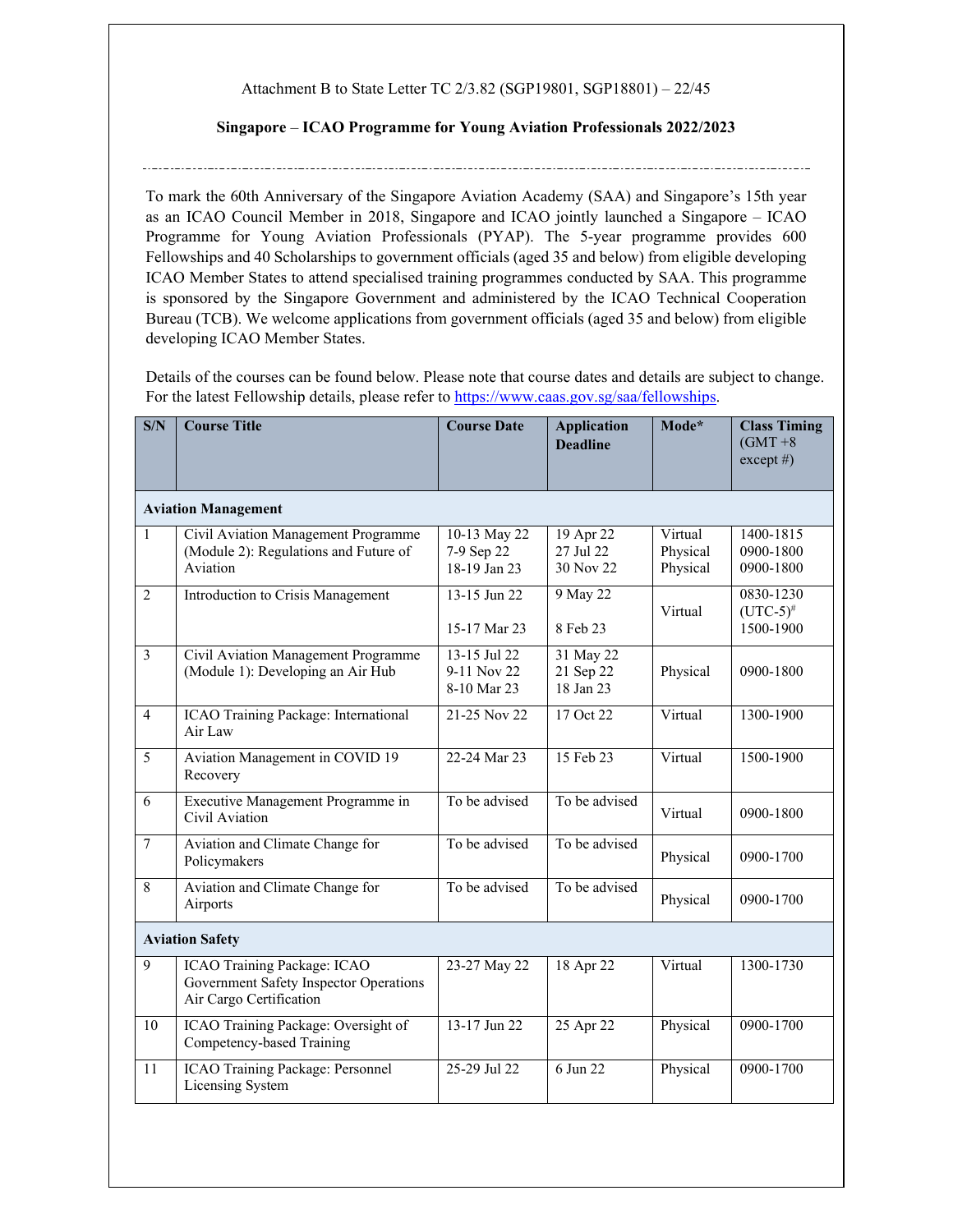|    |                                                                                                        | $B-2$              |           |          |                            |  |
|----|--------------------------------------------------------------------------------------------------------|--------------------|-----------|----------|----------------------------|--|
| 12 | Risk Management Workshop                                                                               | 1-4 Aug 22         | 13 Jun 22 | Physical | 0900-1700                  |  |
| 13 | ICAO Annex 14 Requirements and<br>Applications                                                         | 15-19 Aug 22       | 27 Jun 22 | Physical | 0900-1700                  |  |
| 14 | Principles and Philosophy of Aviation<br>Rule-making                                                   | 16-17 Aug 22       | 28 Jun 22 | Physical | 0900-1700                  |  |
| 15 | Establishing and Operating an<br>Independent Aircraft Accident and<br>Incident Investigation Authority | 22-26 Aug 22       | 4 Jul 22  | Physical | 0900-1700                  |  |
| 16 | Crisis Management Workshop                                                                             | 5-9 Sep 22         | 18 Jul 22 | Physical | 0900-1700                  |  |
| 17 | ICAO Training Package: Training<br>Managers                                                            | 31 Oct-4 Nov<br>22 | 26 Sep 22 | Virtual  | 1300-1800                  |  |
| 18 | Aircraft Accident Investigation<br>Techniques                                                          | 13-17 Feb 23       | 9 Jan 23  | Virtual  | 1300-1830                  |  |
| 19 | ICAO Training Package: CORSIA<br>Verification                                                          | 27-30 Mar 23       | 20 Feb 23 | Virtual  | 0800-1400                  |  |
|    | <b>Aviation Security</b>                                                                               |                    |           |          |                            |  |
| 20 | Introduction to Security Management<br>Systems and Security Culture                                    | 26-28 Jul 22       | 21 Jun 22 | Virtual  | 1300-1800                  |  |
| 21 | <b>Airport Security Supervisors</b>                                                                    | 17-26 Oct 22       | 29 Aug 22 | Physical | 0900-1700                  |  |
| 22 | Introduction to Security Management<br>Systems and Security Culture                                    | 1-3 Nov 22         | 27 Sep 22 | Virtual  | 1300-1800<br>$(UTC-5)^{#}$ |  |
| 23 | Aviation Security National Inspectors                                                                  | 14-22 Nov 22       | 26 Sep 22 | Physical | 0900-1800                  |  |
|    | <b>Air Traffic Services</b>                                                                            |                    |           |          |                            |  |
| 24 | Air Traffic Control Watch Managers                                                                     | 19-23 Sep 22       | 1 Aug 22  | Physical | 0900 -1700                 |  |
| 25 | Air Traffic Management Safety<br>Investigation and Analysis                                            | 31 Oct-4 Nov<br>22 | 12 Sep 22 | Physical | 0900 -1700                 |  |
| 26 | Procedures and Design Process for PBN<br>Airspace                                                      | 14-25 Nov 22       | 26 Sep 22 | Physical | 0900-1700                  |  |
| 27 | Introduction to Human Factors in Air<br><b>Traffic Services</b>                                        | 16-18 Jan 23       | 28 Nov 22 | Physical | 0900-1700                  |  |
|    | <b>Airport Emergency Services</b>                                                                      |                    |           |          |                            |  |
| 28 | Airport Emergency Services Command<br>Leadership Workshop                                              | 22-26 Aug 22       | 18 Jul 22 | Virtual  | 0900-1700                  |  |
| 29 | <b>Emergency Management Workshop</b>                                                                   | 20-24 Jun 22       | 16 May 22 | Virtual  | 0900-1700                  |  |

*\* Virtual: conducted via virtual classroom Physical: conducted in-person at Singapore Aviation Academy*

# **Terms of Award**

The Government of Singapore will cover the training fees for participants accepted to the courses (both virtual and physical courses).

The following will also be provided for physical courses:

- Hotel accommodation for the training duration, i.e. one day before course commencement and one day after the course.
- Daily allowance of Sixty Singapore Dollars for the training duration, i.e. from the start of the course up to the last day of the course.